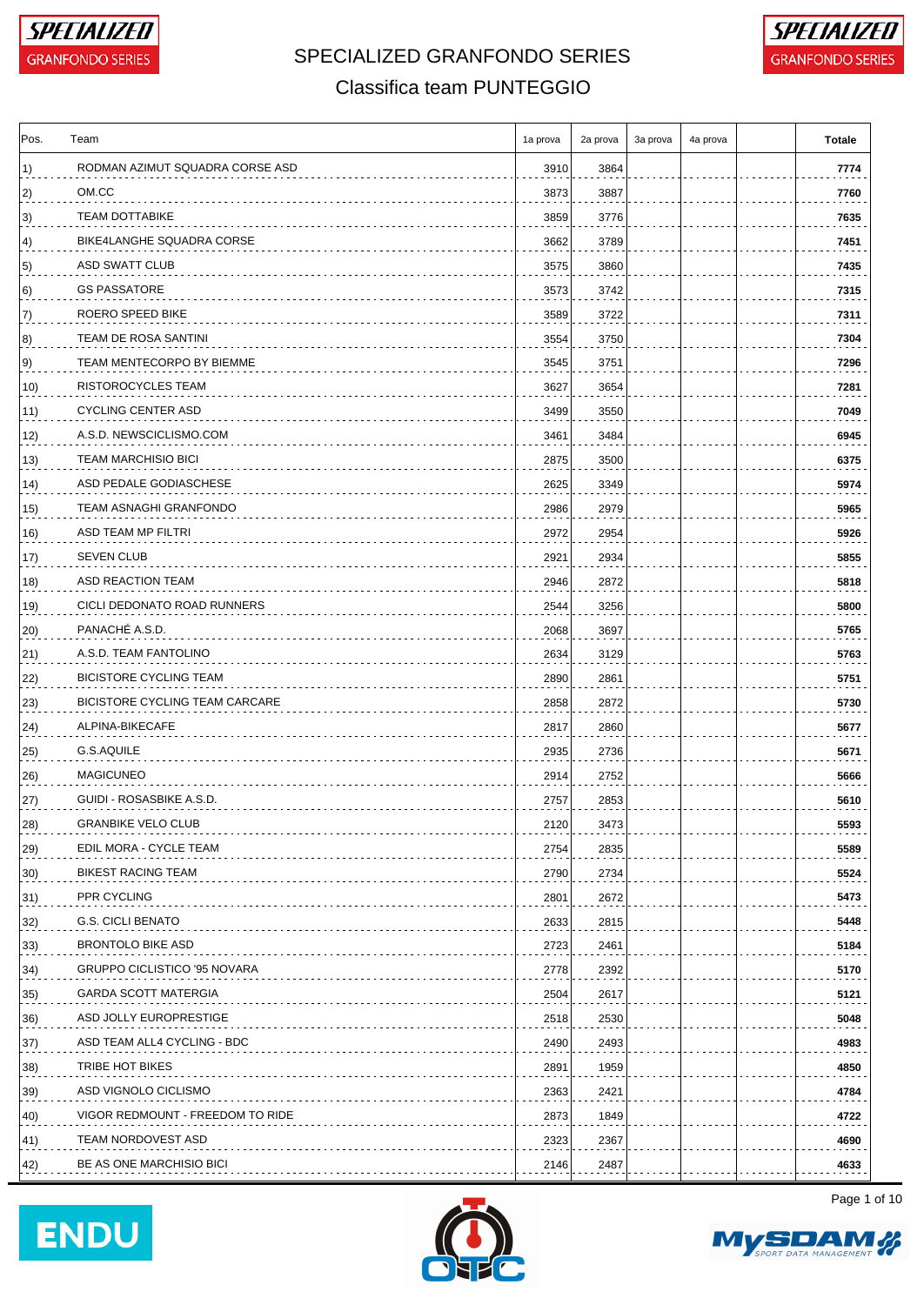



#### Classifica team PUNTEGGIO

| Pos.         | Team                                 | 1a prova | 2a prova | 3a prova | 4a prova | <b>Totale</b> |
|--------------|--------------------------------------|----------|----------|----------|----------|---------------|
| 43)          | <b>TEAM 100.1</b>                    | 2155     | 2450     |          |          | 4605          |
| 44)          | <b>CICLI GAI CHIERI</b>              | 2292     | 2304     |          |          | 4596          |
| 45)          | MICHELIN SPORT CLUB                  | 1926     | 2615     |          |          | 4541          |
| 46)          | <b>TEAM IDEA BICI</b>                | 3112     | 1397     |          |          | 4509          |
| 47)          | <b>EASY RIDE</b>                     | 2066     | 2327     |          |          | 4393          |
| 48)          | <b>CICLI LUCCHINI</b>                | 1475     | 2874     |          |          | 4349          |
| 49)          | <b>TEAM POIRINESE</b>                | 2432     | 1675     |          |          | 4107          |
| 50)          | PROGETTO CICLISMO SANTENA            | 1602     | 2442     |          |          | 4044          |
| 51)          | COMOLA BIKAFFE 36                    | 2542     | 1498     |          |          | 4040          |
| 52)          | VIGOR CYCLING TEAM                   | 2477     | 1556     |          |          | 4033          |
| 53)          | BILLY TEAM A.S.D.                    | 3140     | 881      |          |          | 4021          |
| 54)          | <b>CICLISMO DIVINO</b>               | 2828     | 972      |          |          | 3800          |
| 55)          | VIVO-MG.K VIS-DAL COLLE              | 1971     | 1800     |          |          | 3771          |
| 56)          | ASDILETTANTISTICA SPES PER LO SPORT  | 2763     | 961      |          |          | 3724          |
| 57)          | G.S.R. FERRERO                       | 1890     | 1818     |          |          | 3708          |
| 58)          | RACING TEAM RIVE ROSSE               | 1831     | 1828     |          |          | 3659          |
| 59)          | ASD NEW TEAM                         | 1807     | 1813     |          |          | 3620          |
| 60)          | TEAM VALLESCRIVIA ASD                | 705      | 2909     |          |          | 3614          |
| 61)          | G.S. MARIO CORTI 1959                | 2064     | 1550     |          |          | 3614          |
| 62)          | TERRE DELLA GRANDA                   | 2028     | 1578     |          |          | 3606          |
| 63)          | ASD TEAM JOULE                       | 2670     | 924      |          |          | 3594          |
| 64)          | <b>TESSERAMENTO GIORNALIERO</b>      |          | 3581     |          |          | 3581          |
| 65)          | S.C. PIOSSASCO                       | 1784     | 1750     |          |          | 3534          |
| 66)          | ASD LUCIANI SPORT TEAM               | 2673     | 804      |          |          | 3477          |
| 67)          | ASD CICLISTICA OSPEDALETTI BICISPORT | 1488     | 1955     |          |          | 3443          |
| 68)          | AS CICLISMO                          | 2575     | 824      |          |          | 3399          |
| 69)          | GO SOLO ASD                          | 1642     | 1745     |          |          | 3387          |
| 70)          | U.S.LEGNANESE                        | 2302     | 977      |          |          | 3279          |
| $ 71\rangle$ | GENOVA 1913                          | 1981     | 1233     |          |          | 3214          |
| 72)          | RDR ITALIA LEYNICESE RACING TEAM     | 1475     | 1710     |          |          | 3185          |
| 73)          | TEAM SF GROPPO                       | 3179     |          |          |          | 3179          |
| 74)          | <b>TEAM BIKE PANCALIERI</b>          | 841      | 2320     |          |          | 3161          |
| 75)          | <b>MON BIKE</b>                      | 1298     | 1780     |          |          | 3078          |
| 76)          | ASD GIO'N'DENT                       | 729      | 2319     |          |          | 3048          |
| 77)          | SIRONITANZI 1947 SEVESO - A.S.D.     | 1385     | 1617     |          |          | 3002          |
| 78)          | TEAM COLPACK BALLAN                  | 1984     | 994      |          |          | 2978          |
| 79)          | ASD FUNTOS BIKE                      | 2192     | 768      |          |          | 2960          |
| 80)          | <b>CYCLOSPHERA</b>                   | 2139     | 764      |          |          | 2903          |
| 81)          | <b>INBIKE</b>                        |          | 2871     |          |          | 2871          |
| 82)          | A.S.D. CICLI TADDEI                  | 2871     |          |          |          | 2871          |
| 83)          | A.S.D. L'ABC-ANONIMA BRIANZA CICLI   | 1892     | 938      |          |          | 2830          |
| 84)          | ASD EDISON                           |          | 2761     |          |          | 2761          |
|              |                                      |          |          |          |          |               |





Page 2 of 10

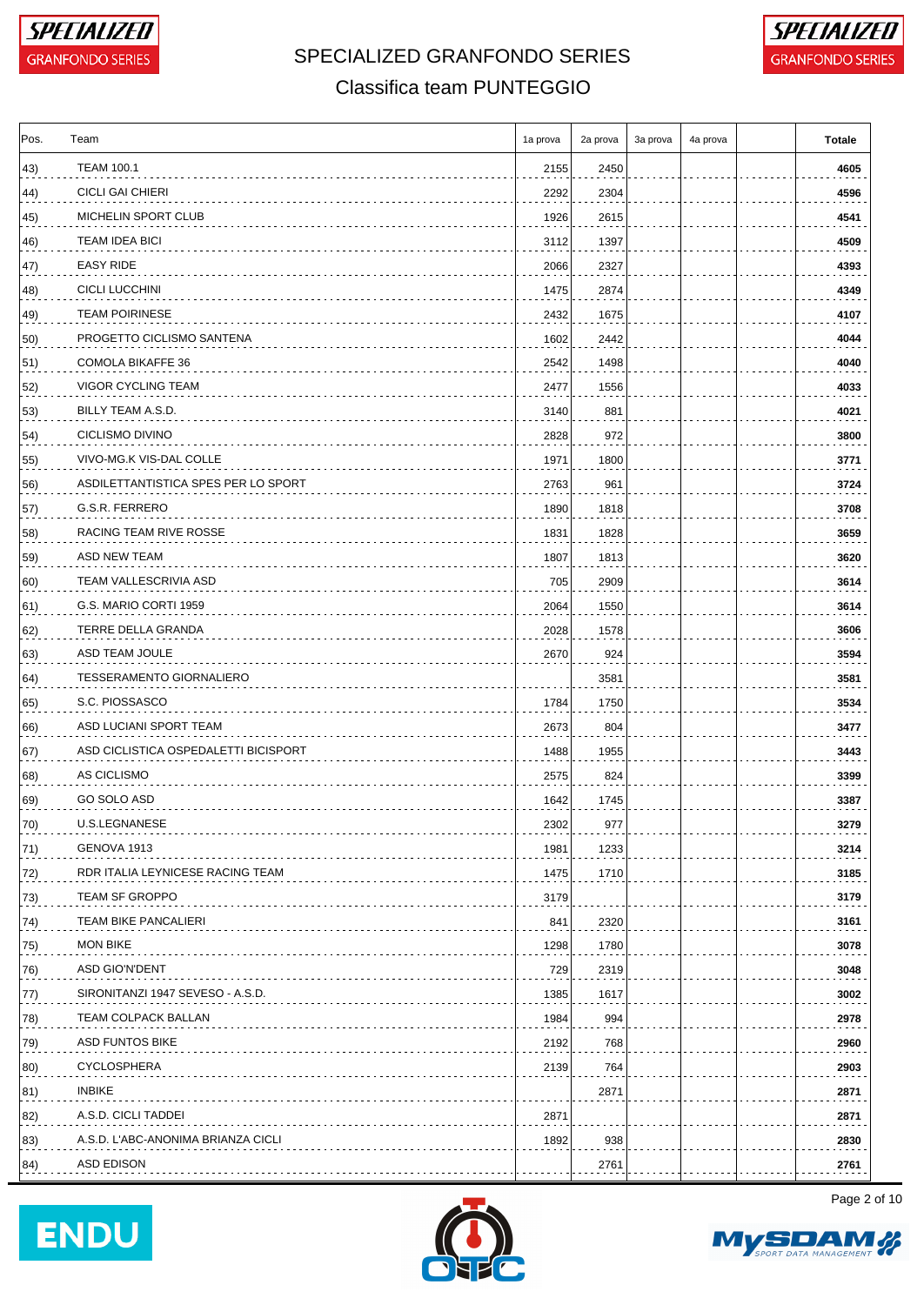



### Classifica team PUNTEGGIO

| Pos. | Team                                         | 1a prova | 2a prova | 3a prova | 4a prova | <b>Totale</b> |
|------|----------------------------------------------|----------|----------|----------|----------|---------------|
| 85)  | <b>CUSATI BIKE RACING TEAM</b>               | 1994     | 736      |          |          | 2730          |
| 86)  | <b>CICLO POLONGHERA</b>                      | 1743     | 948      |          |          | 2691          |
| 87)  | FLANDRES LOVE - SPORTLAND                    | 2652     |          |          |          | 2652          |
| 88)  | RDR ITALIA LEYNICESE RACING TEAM ASD         | 1727     | 922      |          |          | 2649          |
| 89)  | ZERO TEAM BORDIGHERA                         | 2647     |          |          |          | 2647          |
| 90)  | SUTALATUR BIKE SALASSA                       | 2615     |          |          |          | 2615          |
| 91)  | G.S. ONTRAINO                                |          | 2592     |          |          | 2592          |
| 92)  | TEAM LODA                                    | 2578     |          |          |          | 2578          |
| 93)  | AC POSTALESIO ASD                            | 1605     | 907      |          |          | 2512          |
| 94)  | BOSCARO RACING TEAM                          | 1474     | 981      |          |          | 2455          |
| 95)  | CRAL GRUPPO REALE MUTUA ASSICURAZIONI A.S.D. | 1559     | 866      |          |          | 2425          |
| 96)  | SPEEDY BIKE ASD                              | 2412     |          |          |          | 2412          |
| 97)  | CIOCC RACING TEAM                            | 2393     |          |          |          | 2393          |
| 98)  | ASD VIGILI DEL FUOCO CUNEO                   | 2388     |          |          |          | 2388          |
| 99)  | TEAM FABRI BIKE                              | 2361     |          |          |          | 2361          |
| 100) | ASD PERSICHELLO                              |          | 2359     |          |          | 2359          |
| 101) | P&C PODISMO E CAZZEGGIO ASD                  | 2271     |          |          |          | 2271          |
| 102) | ASD GB JUNIOR TEAM                           | 1481     | 786      |          |          | 2267          |
| 103) | ASD CICLO POLONGHERA                         | 1388     | 862      |          |          | 2250          |
| 104) | UNION TEAM PIEMONTE 2                        | 2190     |          |          |          | 2190          |
| 105) | MASTER TEAM A.S.D.                           | 2184     |          |          |          | 2184          |
| 106) | <b>TESSERA GIORNALIERA</b>                   | 2164     |          |          |          | 2164          |
| 107) | BIKE TEAM CROCE BIANCA MIGNANEGO             | 2149     |          |          |          | 2149          |
| 108) | <b>GRUPPO SPORTIVO RICCI ACQUI TERME</b>     | 1265     | 844      |          |          | 2109          |
| 109) | G.S. LAPIADA BIKE ASD                        | 2100     |          |          |          | 2100          |
| 110) | EQUIPE CICLI CAPELLA                         | 1269     | 784      |          |          | 2053          |
| 111) | ASD MAC BIKE                                 | 2043     |          |          |          | 2043          |
| 112) | ASD NAZIONALE                                | 1255     | 762      |          |          | 2017          |
| 113) | A.S.D. U.C. COLOGNO MONZESE                  |          | 2000     |          |          | 2000          |
| 114) | A.S.D. ALL BIKES MANTA                       | 1217     | 776      |          |          | 1993          |
| 115) | U.C. SANREMO S.S.D                           | 1979     |          |          |          | 1979          |
| 116) | ASSOCIAZIONE CICLISTICA BRA                  | 1239     | 739      |          |          | 1978          |
| 117) | <b>CICLI PEPINO</b>                          | 971      | 985      |          |          | 1956          |
| 118) | A.S.D. GS PONTECURONE CICLISMO               | 1940     |          |          |          | 1940          |
| 119) | ASD TBR                                      | 1932     |          |          |          | 1932          |
| 120) | ASDILETTANTISTICA TEAM STROPPA               | 1904     |          |          |          | 1904          |
| 121) | <b>HIGHROAD TEAM</b>                         | 946      | 919      |          |          | 1865          |
| 122) | DREAM TEAM                                   | 1859     |          |          |          | 1859          |
| 123) | ASD GIANLUCA FAENZA TEAM                     | 925      | 929      |          |          | 1854          |
| 124) | G.SANTAMBROGIO                               | 926      | 921      |          |          | 1847          |
| 125) | RECYCLING TEAM IMG2 ASD                      | 954      | 883      |          |          | 1837          |
| 126) | ASD DUEZERODUE TEAM                          | 516      | 1303     |          |          | 1819          |
|      |                                              |          |          |          |          |               |





Page 3 of 10

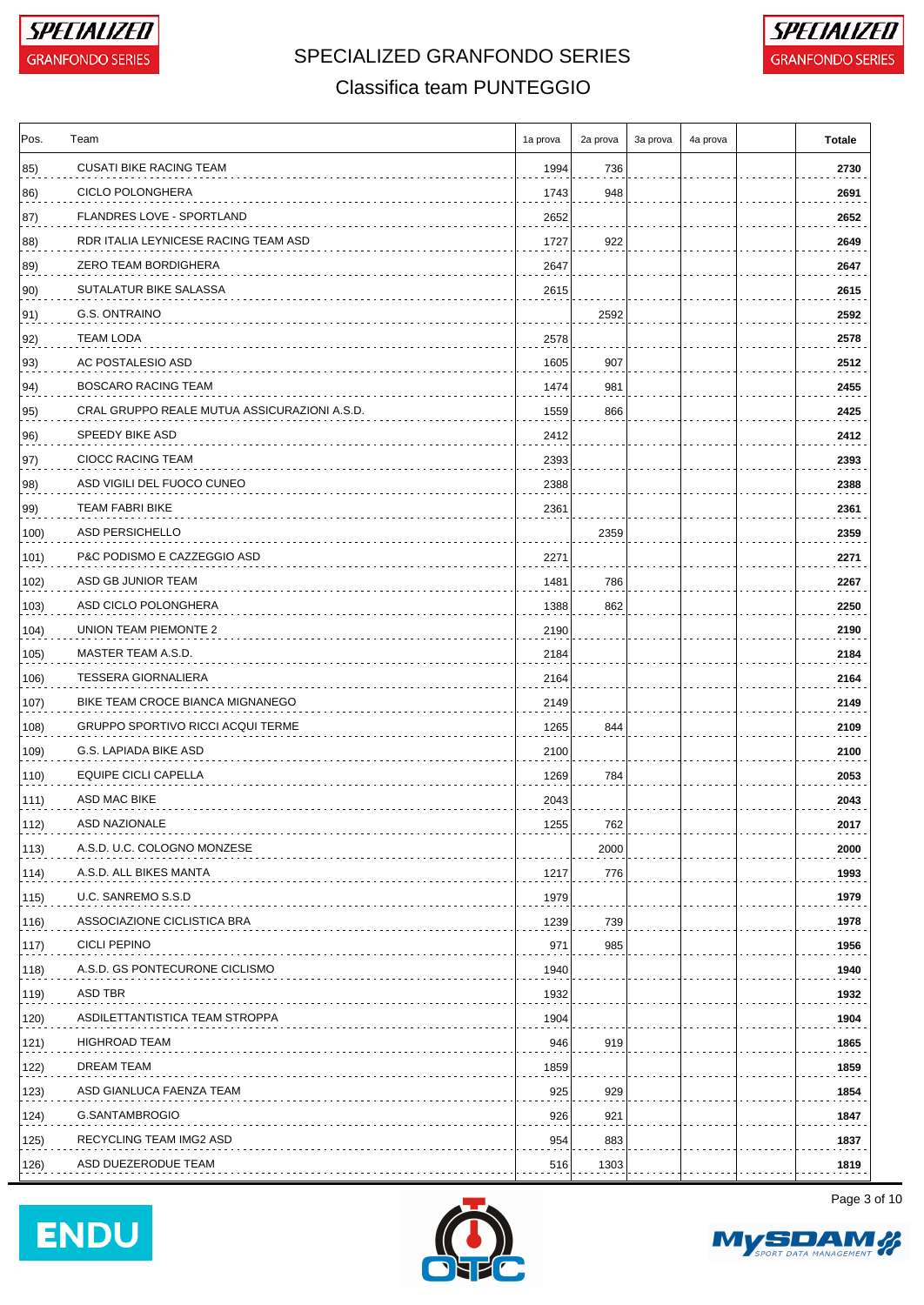



### Classifica team PUNTEGGIO

| Pos. | Team                                | 1a prova                | 2a prova | 3a prova | 4a prova | <b>Totale</b> |
|------|-------------------------------------|-------------------------|----------|----------|----------|---------------|
| 127) | TEAM MENTECORPO BY BIEMME           |                         | 1799     |          |          | 1799          |
| 128) | OM.CC SSD ARL                       |                         | 1795     |          |          | 1795          |
| 129) | S.C. ORINESE A.S.D.                 | 874                     | 911      |          |          | 1785          |
| 130) | VALCERESIO BIKE ASSOCIAZIONE SPORTI | 1785                    |          |          |          | 1785          |
| 131) | U.S. PONTEDECIMO CICLISMO           | 863                     | 899      |          |          | 1762          |
| 132) | A.S.D.TERRE DELLA GRANDA            | 872                     | 890      |          |          | 1762          |
| 133) | GIAI TEAM A.S.D.                    | 865                     | 896      |          |          | 1761          |
| 134) | <b>SC TRINITA'</b>                  | 1747                    |          |          |          | 1747          |
| 135) | <b>BICI CAMOGLI GOLFO PARADISO</b>  | 848                     | 892      |          |          | 1740          |
| 136) | D'AMICO                             | 1736                    |          |          |          | 1736          |
| 137) | ASD GIULIODORI RENZO                | 1703                    |          |          |          | 1703          |
| 138) | ASD TEAM ELIA                       | 835                     | 835      |          |          | 1670          |
| 139) | ASDILETTANTISTICA ASSAU             | 1651                    |          |          |          | 1651          |
| 140) | ASD I BRIC ALESSANDRIA              | 841                     | 795      |          |          | 1636          |
| 141) | RUSTY BIKE INFINITY ASD             | 1626                    |          |          |          | 1626          |
| 142) | ASD ENDURA TEAM VDL                 |                         | 1622     |          |          | 1622          |
| 143) | US PONTEDECIMO CICLISMO 1907 AD     |                         | 1621     |          |          | 1621          |
| 144) | ASD PUNTO CICLO CONTE               | 1621                    |          |          |          | 1621          |
| 145) | RACING TEAM LA BICI                 | 848                     | 764      |          |          | 1612          |
| 146) | ASD CINGHIALI MANNARI               | 3                       | 1600     |          |          | 1603          |
| 147) | A.S.D.V.C. COURMAYEUR M.B.          |                         | 1601     |          |          | 1601          |
| 148) | <b>I DO ROEUD</b>                   | 753                     | 848      |          |          | 1601          |
| 149) | <b>ACTIVE CYCLING TEAM</b>          | 2                       | 1595     |          |          | 1597          |
| 150) | PRO CYCLING ASD                     | 1591                    |          |          |          | 1591          |
| 151) | <b>TEAM TODESCO</b>                 | 747                     | 839      |          |          | 1586          |
| 152) | ASD VEROCA                          | 1579                    |          |          |          | 1579          |
| 153) | ASD CENTRO DOWN ASTI                | 741                     | 806      |          |          | 1547          |
| 154) | SAN GIUSEPPE RIVA A.S.D.            |                         | 1534     |          |          | 1534          |
| 155) | A.S.D.G.S.PONENTE LIGURE            | 1533                    |          |          |          | 1533          |
| 156) | <b>CRAL REGIONE PIEMONTE</b>        |                         | 1532     |          |          | 1532          |
|      | <b>RORACCO</b>                      |                         |          |          |          | 1524          |
| 157) | <b>GS BICISPORT MOTTARONE</b>       | 1524                    | 1522     |          |          | 1522          |
| 158) | <b>SKOUTERS</b>                     |                         |          |          |          |               |
| 159) | A.S.D. ROEROICA                     | 1520                    |          |          |          | 1520<br>1514  |
| 160) | <b>TEAM NONESE FOBIKE</b>           | $\overline{\mathbf{c}}$ | 1512     |          |          |               |
| 161) |                                     | 1504                    |          |          |          | 1504          |
| 162) | A.S.D.G.S CENTRO DOWN ASTI          | 742                     | 761      |          |          | 1503          |
| 163) | ASD BIKERS TEAM                     | 705                     | 789      |          |          | 1494          |
| 164) | ASD TEAM ACE BICI                   |                         | 1478     |          |          | 1478          |
| 165) | <b>BICI CLUB OMEGNA</b>             | 1464                    |          |          |          | 1464          |
| 166) | UÀ CYCLING TEAM                     | 673                     | 784      |          |          | 1457          |
| 167) | <b>TECNOBIKE BRA</b>                | 1455                    |          |          |          | 1455          |
| 168) | ASD AVIS PAVIA G.C.                 | 680                     | 769      |          |          | 1449          |





Page 4 of 10

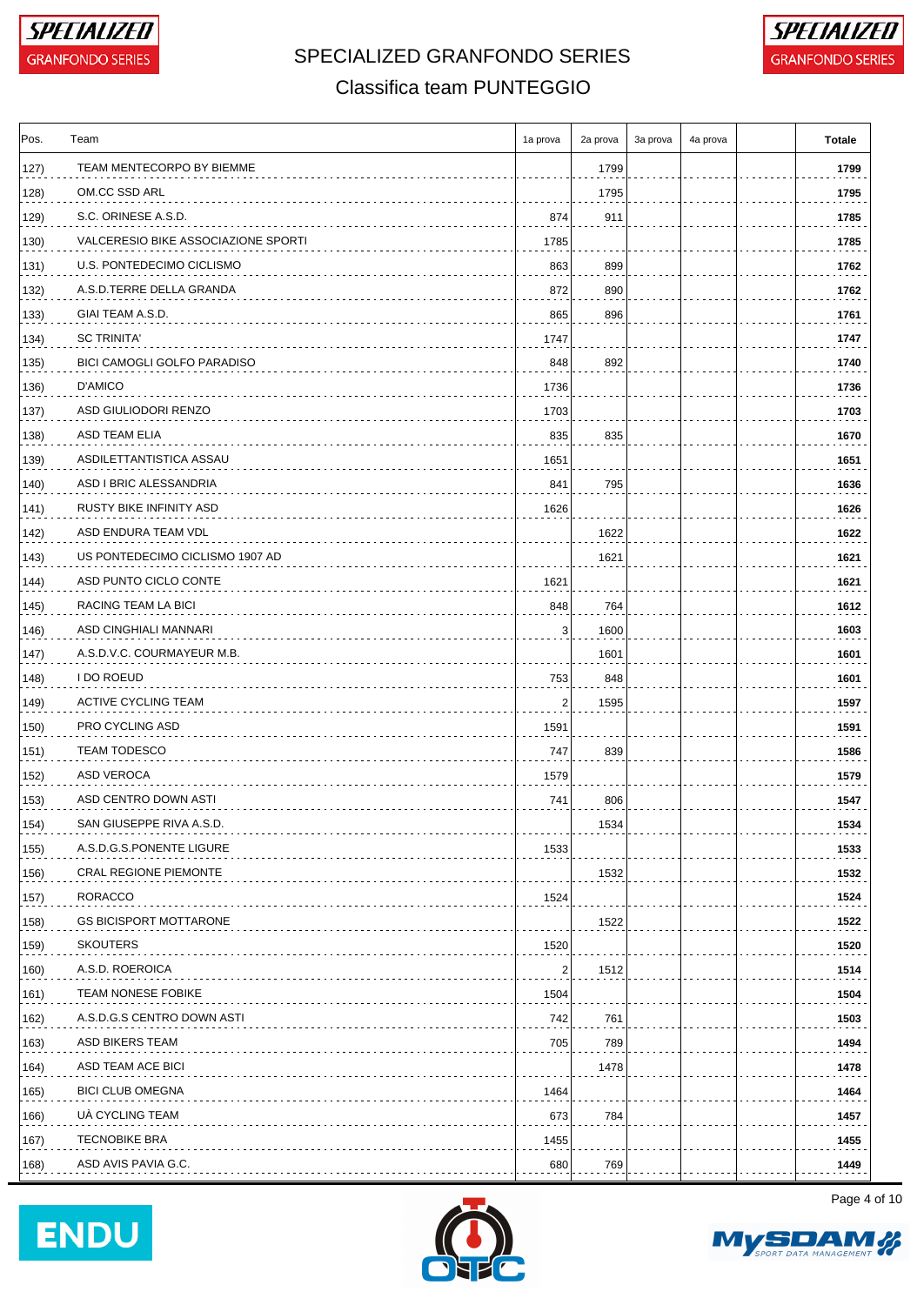



### Classifica team PUNTEGGIO

| Pos.          | Team                               | 1a prova | 2a prova   | 3a prova | 4a prova | <b>Totale</b> |
|---------------|------------------------------------|----------|------------|----------|----------|---------------|
| 169)          | G.S. CITTA' DI TREVIGLIO           | 1449     |            |          |          | 1449          |
| 170)          | ASD ESERCITO SME CICLISMO          | 702      | 740        |          |          | 1442          |
| 171)          | CUS PROPATRIA MILANO TRIATHLON     | 708      | 731        |          |          | 1439          |
| 172)          | <b>DTBIKE</b>                      | 636      | 797        |          |          | 1433          |
| 173)          | ASD ASSOCIAZIONE AMICI DI ARRO     | 659      | 772        |          |          | 1431          |
| 174)          | SQUADRAREGGIO                      | 1427     |            |          |          | 1427          |
| 175)          | <b>ALBISOLA BIKE</b>               | 1402     |            |          |          | 1402          |
| 176)          | ALÉ CIPOLLINI                      | 629      | 769        |          |          | 1398          |
| 177)          | ASDILETTANTISTICA MYG CYCLING TEAM | 1389     |            |          |          | 1389          |
| 178)          | ASD TEAM FINOTTI CICLI TORTONA     | 628      | 759        |          |          | 1387          |
| 179)          | ROAD RUNNERS CLUB MILANO           |          | 1379       |          |          | 1379          |
| 180)          | <b>U.C. ANGERESE</b>               | 612      | 766        |          |          | 1378          |
| 181)          | TEAM F.LLI OLIVA                   | 580      | 779        |          |          | 1359          |
| 182)          | S.C. MOBILI LISSONE                | 607      | 749        |          |          | 1356          |
| 183)          | GS CARLI SALVIANO ASD              | 1347     |            |          |          | 1347          |
| 184)          | PRO LOCO AMICI DI ARRO APS         | 586      | 741        |          |          | 1327          |
| 185)          | ASD COSTANTE GIRARDENGO            | -1       | 1313       |          |          | 1314          |
| 186)          | ASD ALL BIKES MANTA                | 1297     |            |          |          | 1297          |
| 187)          | TEAM VALLE OLONA A.S.D.            |          | 1293       |          |          | 1293          |
| 188)          | <b>TEAM PROMOTECH</b>              | 1292     |            |          |          | 1292          |
| 189)          | <b>CICLI TURRI</b>                 | 1291     |            |          |          | 1291          |
| 190)          | LAGUNA RUNNING SSDRL               |          | 1290       |          |          | 1290          |
| 191)          | ASD CASSINIS CYCLING TEAM          | 668      | 602        |          |          | 1270          |
| 192)          | A.S.D. BICIPEDIA                   |          | 1267       |          |          | 1267          |
| 193)          | FORCELLE ROSA VAL DI NON ROAD ASD  | 539      | 719        |          |          | 1258          |
| 194)          | ASD PEDALE VELOCE AGOAL            |          | 1251       |          |          | 1251          |
| 195)          | <b>BRIKE BIKE</b>                  | 520      | 707        |          |          | 1227          |
| 196)          | ASD SPORT X CASTIGLIONE            | 1227     |            |          |          | 1227          |
| 197)          | ASD FIDAS MONREGALESE              | 1223     |            |          |          | 1223          |
| 198)          | GENOA BIKE A.S.D.                  | 1214     |            |          |          | 1214          |
| 199)          | <b>INFINITY CYCLING ASD</b>        | 1170     |            |          |          | 1170          |
| 200)          | AMICI DEL CICLISMO PROVEZZE A.S.D. | 1153     |            |          |          | 1153          |
| 201)          | A.S.D. CICLISTICA BITONE           | 1126     |            |          |          | 1126          |
|               | GRAFICHE ZORZI-MECCANICA MELZANI   |          |            |          |          | 998           |
| 202)          | US BORMIESE                        |          | 998<br>997 |          |          |               |
| 203)          |                                    |          |            |          |          | 997           |
| 204)          | ASD TEAM PERINI BIKE               | 997      |            |          |          | 997           |
| $ 205\rangle$ | U.C. VALLE DI NON                  |          | 996        |          |          | 996           |
| 206)          | UCI                                | 995      |            |          |          | 995           |
| 207)          | ASD AURORA 1998                    |          | 992        |          |          | 992           |
| 208)          | <b>VIRIS VIGEVANO</b>              | 991      |            |          |          | 991           |
| 209)          | TEAM #SENZABICINONSOSTARE ASD      |          | 990        |          |          | 990           |
| $ 210\rangle$ | ASD GRAN CICLISMO                  |          | 975        |          |          | 975           |





Page 5 of 10

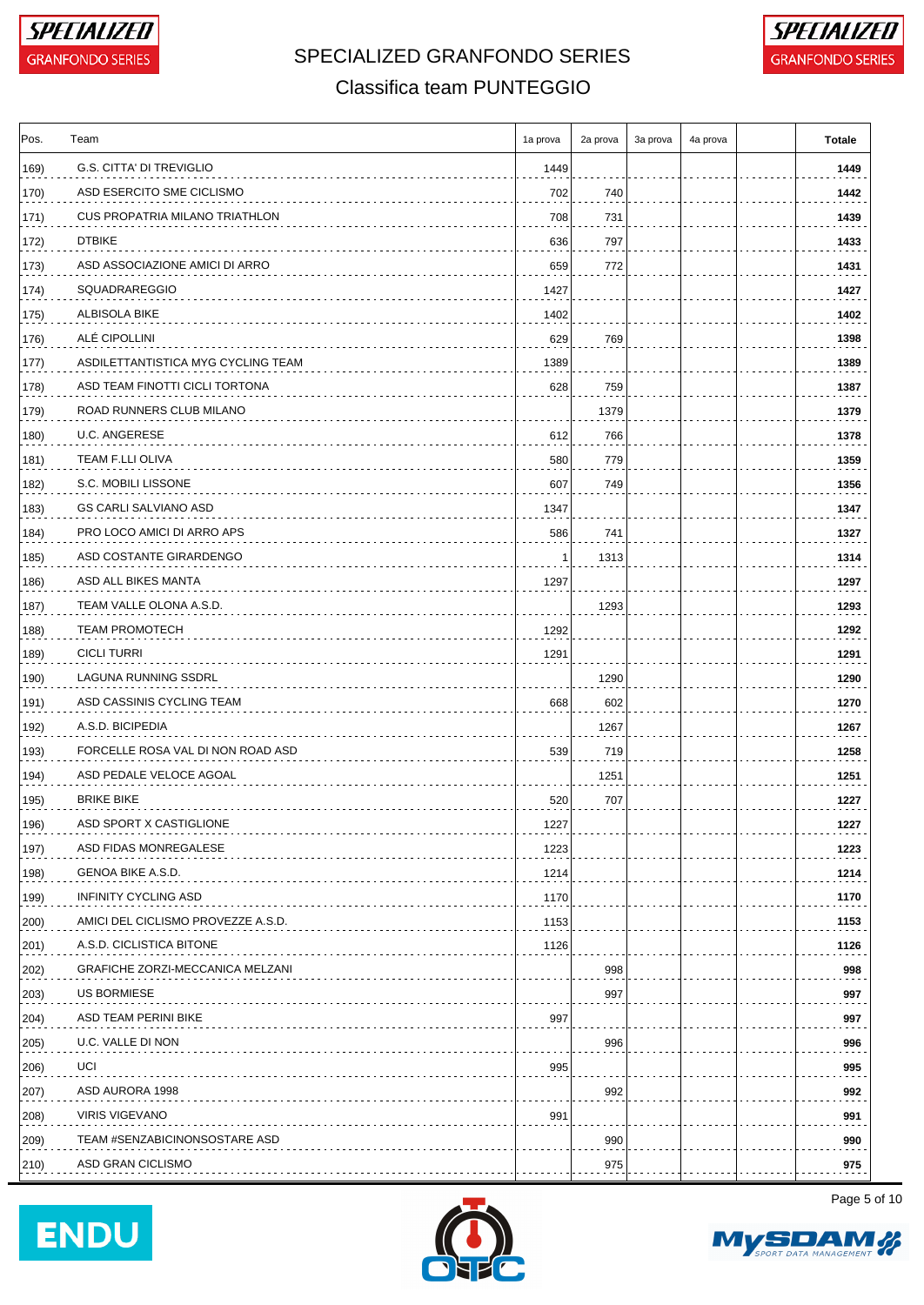



#### Classifica team PUNTEGGIO

| ASD CHIARCOSSO<br>969<br><b>TEAM DOTTABIKE</b><br>968<br><b>SNIPERS</b><br>961<br>ASD AURANTIA<br>960<br>SPIRANO CICLISMO<br>955<br><b>ISOLPI RACING TEAM</b><br>950<br><b>TEAM CINGOLANI</b><br>948<br>G.C VARZI<br>945<br><b>TEAM COMOBIKE ASD</b><br>939<br>SYSTEM CARS-COEDIL<br>935<br>UISP COMITATO TERR.LE CIRIE' - SETTIMO - CHIV<br>935<br>EQUILIBRIO URBANO MILANO A.S.D.<br>931<br>PRO - CYCLING A.S.D.<br>931<br>ASD BANDITO<br>930<br><b>GRUPPO SPORTIVO AOSTA</b><br>921<br>SNIPERS CYCLING TEAM ASD<br>917<br>BLU DI MARE - CIRCOLO PARASIO ASD<br>909<br>ASD PEDALE ARQUATESE<br>908<br>SALVIBIKESTORE ISOLMANT ASD<br>905<br>229)<br>(230)<br>SNIPERS CYCLING TEAM<br>898<br>ASD CIRCOLO SPORTIVO ORTOVERO<br>896<br>231)<br>ASD VELO CLUB VALSESIA<br>895<br>232)<br>P.M. SPORT SSD R.L<br>890<br>233)<br>ASD TEAM CYCLING CENTER<br>234)<br>884<br><b>HBM RACING TEAM</b><br>878<br>235)<br><b>TEAM SPACEBIKES</b><br>876<br>236)<br><b>MAKAKO TEAM</b><br>873<br>237)<br>238)<br>ASD IL PEDALE NEL CUORE<br>871<br>BIKERS TEAM 2012 A.S.D.<br>865<br>239)<br>-1<br>ASD CICLI TESSIORE<br>858<br>240)<br><b>PPR</b><br>851<br>241)<br>ALL BIKE<br>845<br>A.S.D. G.S. CICLOAMATORI MELEGNANO<br>843<br>G.S. VIGILI DEL FUOCO GODIOZ<br>842<br>244)<br>LA VELOCE MELZO<br>827<br>245)<br>TEAM AGGRESSIVE BIKE CENTER<br>827<br>BOMBARDIER SQUADRA CORSE ASD<br>825<br>247)<br>ULTRA TEAM<br>823<br><b>CICLI ROSSI</b><br>822<br>ASD MANGOBIKE<br>816<br><b>CICLOAMATORI BENESI</b><br>816<br><b>TESSIORE</b><br>$\overline{c}$<br>808 | Pos.          | Team | 1a prova | 2a prova | 3a prova | 4a prova | <b>Totale</b> |
|--------------------------------------------------------------------------------------------------------------------------------------------------------------------------------------------------------------------------------------------------------------------------------------------------------------------------------------------------------------------------------------------------------------------------------------------------------------------------------------------------------------------------------------------------------------------------------------------------------------------------------------------------------------------------------------------------------------------------------------------------------------------------------------------------------------------------------------------------------------------------------------------------------------------------------------------------------------------------------------------------------------------------------------------------------------------------------------------------------------------------------------------------------------------------------------------------------------------------------------------------------------------------------------------------------------------------------------------------------------------------------------------------------------------------------------------------------------------------------------------------------------------------------------------------------|---------------|------|----------|----------|----------|----------|---------------|
|                                                                                                                                                                                                                                                                                                                                                                                                                                                                                                                                                                                                                                                                                                                                                                                                                                                                                                                                                                                                                                                                                                                                                                                                                                                                                                                                                                                                                                                                                                                                                        | $ 211\rangle$ |      |          |          |          |          | 969           |
|                                                                                                                                                                                                                                                                                                                                                                                                                                                                                                                                                                                                                                                                                                                                                                                                                                                                                                                                                                                                                                                                                                                                                                                                                                                                                                                                                                                                                                                                                                                                                        | 212)          |      |          |          |          |          | 968           |
|                                                                                                                                                                                                                                                                                                                                                                                                                                                                                                                                                                                                                                                                                                                                                                                                                                                                                                                                                                                                                                                                                                                                                                                                                                                                                                                                                                                                                                                                                                                                                        | $ 213\rangle$ |      |          |          |          |          | 961           |
|                                                                                                                                                                                                                                                                                                                                                                                                                                                                                                                                                                                                                                                                                                                                                                                                                                                                                                                                                                                                                                                                                                                                                                                                                                                                                                                                                                                                                                                                                                                                                        | 214)          |      |          |          |          |          | 960           |
|                                                                                                                                                                                                                                                                                                                                                                                                                                                                                                                                                                                                                                                                                                                                                                                                                                                                                                                                                                                                                                                                                                                                                                                                                                                                                                                                                                                                                                                                                                                                                        | 215)          |      |          |          |          |          | 955           |
|                                                                                                                                                                                                                                                                                                                                                                                                                                                                                                                                                                                                                                                                                                                                                                                                                                                                                                                                                                                                                                                                                                                                                                                                                                                                                                                                                                                                                                                                                                                                                        | 216)          |      |          |          |          |          | 950           |
|                                                                                                                                                                                                                                                                                                                                                                                                                                                                                                                                                                                                                                                                                                                                                                                                                                                                                                                                                                                                                                                                                                                                                                                                                                                                                                                                                                                                                                                                                                                                                        | 217)          |      |          |          |          |          | 948           |
|                                                                                                                                                                                                                                                                                                                                                                                                                                                                                                                                                                                                                                                                                                                                                                                                                                                                                                                                                                                                                                                                                                                                                                                                                                                                                                                                                                                                                                                                                                                                                        | $ 218\rangle$ |      |          |          |          |          | 945           |
|                                                                                                                                                                                                                                                                                                                                                                                                                                                                                                                                                                                                                                                                                                                                                                                                                                                                                                                                                                                                                                                                                                                                                                                                                                                                                                                                                                                                                                                                                                                                                        | 219)          |      |          |          |          |          | 939           |
|                                                                                                                                                                                                                                                                                                                                                                                                                                                                                                                                                                                                                                                                                                                                                                                                                                                                                                                                                                                                                                                                                                                                                                                                                                                                                                                                                                                                                                                                                                                                                        | 220)          |      |          |          |          |          | 935           |
|                                                                                                                                                                                                                                                                                                                                                                                                                                                                                                                                                                                                                                                                                                                                                                                                                                                                                                                                                                                                                                                                                                                                                                                                                                                                                                                                                                                                                                                                                                                                                        | 221)          |      |          |          |          |          | 935           |
|                                                                                                                                                                                                                                                                                                                                                                                                                                                                                                                                                                                                                                                                                                                                                                                                                                                                                                                                                                                                                                                                                                                                                                                                                                                                                                                                                                                                                                                                                                                                                        | 222)          |      |          |          |          |          | 931           |
|                                                                                                                                                                                                                                                                                                                                                                                                                                                                                                                                                                                                                                                                                                                                                                                                                                                                                                                                                                                                                                                                                                                                                                                                                                                                                                                                                                                                                                                                                                                                                        | $ 223\rangle$ |      |          |          |          |          | 931           |
|                                                                                                                                                                                                                                                                                                                                                                                                                                                                                                                                                                                                                                                                                                                                                                                                                                                                                                                                                                                                                                                                                                                                                                                                                                                                                                                                                                                                                                                                                                                                                        | $ 224\rangle$ |      |          |          |          |          | 930           |
|                                                                                                                                                                                                                                                                                                                                                                                                                                                                                                                                                                                                                                                                                                                                                                                                                                                                                                                                                                                                                                                                                                                                                                                                                                                                                                                                                                                                                                                                                                                                                        | 225)          |      |          |          |          |          | 921           |
|                                                                                                                                                                                                                                                                                                                                                                                                                                                                                                                                                                                                                                                                                                                                                                                                                                                                                                                                                                                                                                                                                                                                                                                                                                                                                                                                                                                                                                                                                                                                                        | 226)          |      |          |          |          |          | 917           |
|                                                                                                                                                                                                                                                                                                                                                                                                                                                                                                                                                                                                                                                                                                                                                                                                                                                                                                                                                                                                                                                                                                                                                                                                                                                                                                                                                                                                                                                                                                                                                        | 227)          |      |          |          |          |          | 909           |
|                                                                                                                                                                                                                                                                                                                                                                                                                                                                                                                                                                                                                                                                                                                                                                                                                                                                                                                                                                                                                                                                                                                                                                                                                                                                                                                                                                                                                                                                                                                                                        | 228)          |      |          |          |          |          | 908           |
|                                                                                                                                                                                                                                                                                                                                                                                                                                                                                                                                                                                                                                                                                                                                                                                                                                                                                                                                                                                                                                                                                                                                                                                                                                                                                                                                                                                                                                                                                                                                                        |               |      |          |          |          |          | 905           |
|                                                                                                                                                                                                                                                                                                                                                                                                                                                                                                                                                                                                                                                                                                                                                                                                                                                                                                                                                                                                                                                                                                                                                                                                                                                                                                                                                                                                                                                                                                                                                        |               |      |          |          |          |          | 898           |
|                                                                                                                                                                                                                                                                                                                                                                                                                                                                                                                                                                                                                                                                                                                                                                                                                                                                                                                                                                                                                                                                                                                                                                                                                                                                                                                                                                                                                                                                                                                                                        |               |      |          |          |          |          | 896           |
|                                                                                                                                                                                                                                                                                                                                                                                                                                                                                                                                                                                                                                                                                                                                                                                                                                                                                                                                                                                                                                                                                                                                                                                                                                                                                                                                                                                                                                                                                                                                                        |               |      |          |          |          |          | 895           |
|                                                                                                                                                                                                                                                                                                                                                                                                                                                                                                                                                                                                                                                                                                                                                                                                                                                                                                                                                                                                                                                                                                                                                                                                                                                                                                                                                                                                                                                                                                                                                        |               |      |          |          |          |          | 890           |
|                                                                                                                                                                                                                                                                                                                                                                                                                                                                                                                                                                                                                                                                                                                                                                                                                                                                                                                                                                                                                                                                                                                                                                                                                                                                                                                                                                                                                                                                                                                                                        |               |      |          |          |          |          | 884           |
|                                                                                                                                                                                                                                                                                                                                                                                                                                                                                                                                                                                                                                                                                                                                                                                                                                                                                                                                                                                                                                                                                                                                                                                                                                                                                                                                                                                                                                                                                                                                                        |               |      |          |          |          |          | 878           |
|                                                                                                                                                                                                                                                                                                                                                                                                                                                                                                                                                                                                                                                                                                                                                                                                                                                                                                                                                                                                                                                                                                                                                                                                                                                                                                                                                                                                                                                                                                                                                        |               |      |          |          |          |          | 876           |
|                                                                                                                                                                                                                                                                                                                                                                                                                                                                                                                                                                                                                                                                                                                                                                                                                                                                                                                                                                                                                                                                                                                                                                                                                                                                                                                                                                                                                                                                                                                                                        |               |      |          |          |          |          | 873           |
|                                                                                                                                                                                                                                                                                                                                                                                                                                                                                                                                                                                                                                                                                                                                                                                                                                                                                                                                                                                                                                                                                                                                                                                                                                                                                                                                                                                                                                                                                                                                                        |               |      |          |          |          |          | 871           |
|                                                                                                                                                                                                                                                                                                                                                                                                                                                                                                                                                                                                                                                                                                                                                                                                                                                                                                                                                                                                                                                                                                                                                                                                                                                                                                                                                                                                                                                                                                                                                        |               |      |          |          |          |          | 866           |
|                                                                                                                                                                                                                                                                                                                                                                                                                                                                                                                                                                                                                                                                                                                                                                                                                                                                                                                                                                                                                                                                                                                                                                                                                                                                                                                                                                                                                                                                                                                                                        |               |      |          |          |          |          | 858           |
|                                                                                                                                                                                                                                                                                                                                                                                                                                                                                                                                                                                                                                                                                                                                                                                                                                                                                                                                                                                                                                                                                                                                                                                                                                                                                                                                                                                                                                                                                                                                                        |               |      |          |          |          |          | 851           |
|                                                                                                                                                                                                                                                                                                                                                                                                                                                                                                                                                                                                                                                                                                                                                                                                                                                                                                                                                                                                                                                                                                                                                                                                                                                                                                                                                                                                                                                                                                                                                        | 242)          |      |          |          |          |          | 845           |
|                                                                                                                                                                                                                                                                                                                                                                                                                                                                                                                                                                                                                                                                                                                                                                                                                                                                                                                                                                                                                                                                                                                                                                                                                                                                                                                                                                                                                                                                                                                                                        | (243)         |      |          |          |          |          | 843           |
|                                                                                                                                                                                                                                                                                                                                                                                                                                                                                                                                                                                                                                                                                                                                                                                                                                                                                                                                                                                                                                                                                                                                                                                                                                                                                                                                                                                                                                                                                                                                                        |               |      |          |          |          |          | 842           |
|                                                                                                                                                                                                                                                                                                                                                                                                                                                                                                                                                                                                                                                                                                                                                                                                                                                                                                                                                                                                                                                                                                                                                                                                                                                                                                                                                                                                                                                                                                                                                        |               |      |          |          |          |          | 827           |
|                                                                                                                                                                                                                                                                                                                                                                                                                                                                                                                                                                                                                                                                                                                                                                                                                                                                                                                                                                                                                                                                                                                                                                                                                                                                                                                                                                                                                                                                                                                                                        | 246)          |      |          |          |          |          | 827           |
|                                                                                                                                                                                                                                                                                                                                                                                                                                                                                                                                                                                                                                                                                                                                                                                                                                                                                                                                                                                                                                                                                                                                                                                                                                                                                                                                                                                                                                                                                                                                                        |               |      |          |          |          |          | 825           |
|                                                                                                                                                                                                                                                                                                                                                                                                                                                                                                                                                                                                                                                                                                                                                                                                                                                                                                                                                                                                                                                                                                                                                                                                                                                                                                                                                                                                                                                                                                                                                        | 248)          |      |          |          |          |          | 823           |
|                                                                                                                                                                                                                                                                                                                                                                                                                                                                                                                                                                                                                                                                                                                                                                                                                                                                                                                                                                                                                                                                                                                                                                                                                                                                                                                                                                                                                                                                                                                                                        | 249)          |      |          |          |          |          | 822           |
|                                                                                                                                                                                                                                                                                                                                                                                                                                                                                                                                                                                                                                                                                                                                                                                                                                                                                                                                                                                                                                                                                                                                                                                                                                                                                                                                                                                                                                                                                                                                                        | 250)          |      |          |          |          |          | 816           |
|                                                                                                                                                                                                                                                                                                                                                                                                                                                                                                                                                                                                                                                                                                                                                                                                                                                                                                                                                                                                                                                                                                                                                                                                                                                                                                                                                                                                                                                                                                                                                        | 251)          |      |          |          |          |          | 816           |
|                                                                                                                                                                                                                                                                                                                                                                                                                                                                                                                                                                                                                                                                                                                                                                                                                                                                                                                                                                                                                                                                                                                                                                                                                                                                                                                                                                                                                                                                                                                                                        | 252)          |      |          |          |          |          | 810           |





Page 6 of 10

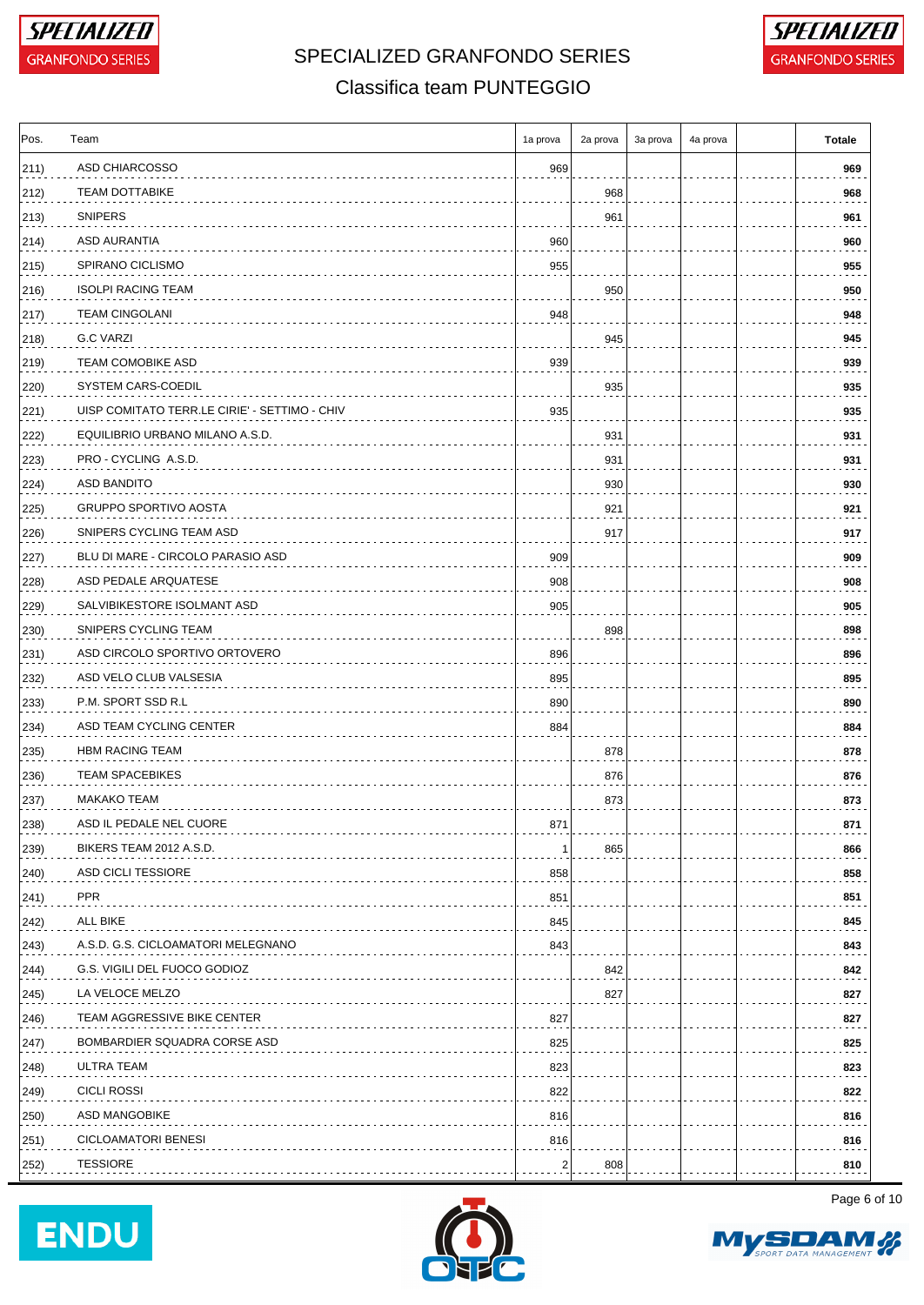



### Classifica team PUNTEGGIO

| Pos.          | Team                               | 1a prova | 2a prova | 3a prova | 4a prova | <b>Totale</b> |
|---------------|------------------------------------|----------|----------|----------|----------|---------------|
| $ 253\rangle$ | <b>CYCLING TEAM OLTREPO</b>        | 809      |          |          |          | 809           |
| 254)          | ASD TEAM GALLI                     | 808      |          |          |          | 808           |
| 255)          | <b>FANTOLINO</b>                   | 799      |          |          |          | 799           |
| 256)          | S.S.D. PEDALE FELTRINO             | 797      |          |          |          | 797           |
| 257)          | <b>BICI SPORT MOTTARONE</b>        |          | 795      |          |          | 795           |
| 258)          | CAVALLINO ROSSO                    | 791      |          |          |          | 791           |
| 259)          | CICLI COLOMBA                      |          | 790      |          |          | 790           |
| 260)          | A.C.D. BICISPORTEAM FIRENZE        | 790      |          |          |          | 790           |
| 261)          | CICLI COMBA                        |          | 789      |          |          | 789           |
| $ 262\rangle$ | L'ALTRACICLISTICA                  |          | 786      |          |          | 786           |
| 263)          | <b>BSC BIKE TEAM</b>               | 784      |          |          |          | 784           |
| 264)          | VELO CLUB 13                       |          | 783      |          |          | 783           |
| 265)          | ASD C.M.T. ABBIATEGRASSO           | 783      |          |          |          | 783           |
| 266)          | <b>MASBIKE TEAM</b>                | 782      |          |          |          | 782           |
| 267)          | A.S.D. CICLISMO PECETTO            |          | 774      |          |          | 774           |
| 268)          | <b>GS PASSATORE</b>                |          | 773      |          |          | 773           |
| 269)          | ASD EQUIPE CORBETTESE              |          | 773      |          |          | 773           |
| 270)          | ASD TEAM PERUFFO                   | 760      |          |          |          | 760           |
| 271)          | <b>RUSTY BIKE INFINITY</b>         |          | 756      |          |          | 756           |
| 272)          | A.S.D. FREE BIKERS FOSSANO         | 752      |          |          |          | 752           |
| 273)          | DC'S FRIENDS ASSOCIAZIONE SPORTIVA |          | 750      |          |          | 750           |
| (274)         | SC PEDALE GALBIATESE ASD           |          | 748      |          |          | 748           |
| 275)          | <b>COSTANTE GIRARDENGO</b>         | 746      |          |          |          | 746           |
| 276)          | <b>VELO CLUB VERCELLI</b>          |          | 744      |          |          | 744           |
| 277)          | AMICI MTB LESSONA                  | 744      |          |          |          | 744           |
| 278)          | <b>CANAVESE MTB</b>                | 744      |          |          |          | 744           |
| 279)          | ASD MALPENSA BIKE                  |          | 742      |          |          | 742           |
| 280)          | TEAM SANTYSIAK                     |          | 741      |          |          | 741           |
| 281)          | A.S.D. VELOVIRTUS LISSONE          |          | 739      |          |          | 739           |
| 282)          | A.S.D. POISON BIKE TEAM            | 739      |          |          |          | 739           |
| 283)          | <b>BIELLA BIKING</b>               | 739      |          |          |          | 739           |
| 284)          | CALIFORNIA SWISS CYCLING TEAM      | 737      |          |          |          | 737           |
| 285)          | CICLISTICA MOLASSANA ASD           |          | 733      |          |          | 733           |
| 286)          | ASD MANIA BIKE                     | 731      |          |          |          | 731           |
| 287)          | DOCTORBIKE TEAM                    |          | 724      |          |          | 724           |
| 288)          | G.S. LUPI VALLE D'AOSTA            |          | 724      |          |          | 724           |
| 289)          | ROCK & ROAD BIKE FRT               | 722      |          |          |          | 722           |
| 290)          | G.S.SPORTISSIMO                    | 718      |          |          |          | 718           |
| 291)          | ASSAULT TO FREEDOM                 |          | 716      |          |          | 716           |
| 292)          | <b>SPORTIVI BRIGA</b>              |          | 716      |          |          | 716           |
| 293)          | ASD TRB HERSH RACING TEAM          |          | 715      |          |          | 715           |
| 294)          | MILANO TRIATHLON TEAM              |          | 709      |          |          | 709           |





Page 7 of 10

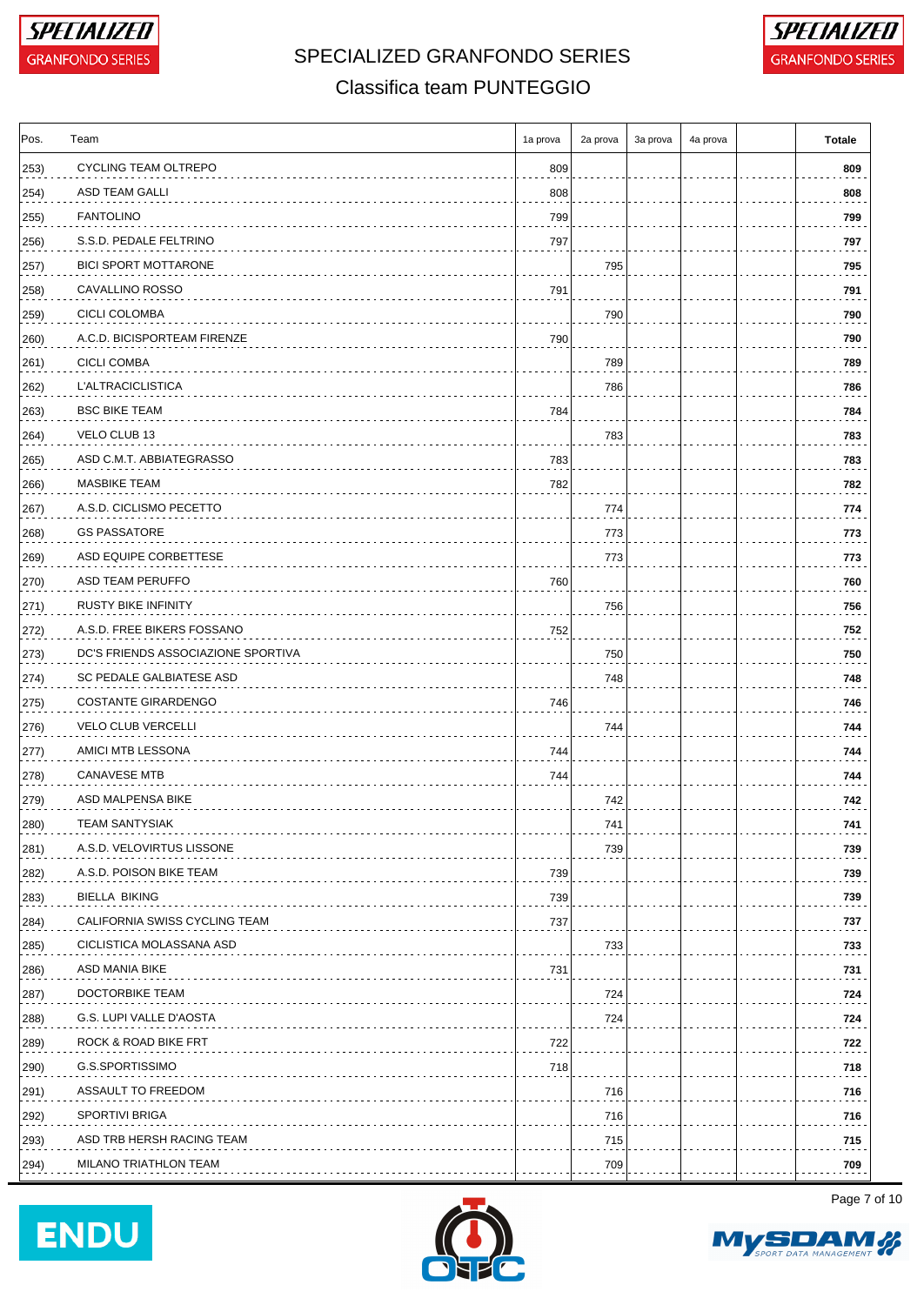



### Classifica team PUNTEGGIO

| Pos.          | Team                              | 1a prova | 2a prova | 3a prova | 4a prova | <b>Totale</b> |
|---------------|-----------------------------------|----------|----------|----------|----------|---------------|
| 295)          | A. S. D. MONVISO BIKE             |          | 707      |          |          | 707           |
| 296)          | ASD COMPACT TEAM                  | 699      |          |          |          | 699           |
| 297)          | <b>VIGEVANESI</b>                 |          | 696      |          |          | 696           |
| 298)          | <b>TEAM CINGHIALI MANNARI</b>     | 694      |          |          |          | 694           |
| 299)          | G.S. PODENZANO                    |          | 692      |          |          | 692           |
| 300)          | NEW MT BIKE TEAM 2001 ASD         | 689      |          |          |          | 689           |
| 301)          | CYCLING TEAM GALLURA              | 687      |          |          |          | 687           |
| 302)          | <b>ELITE SPORT</b>                | 683      |          |          |          | 683           |
| 303)          | 101% CYCLO FALABRAK               | 682      |          |          |          | 682           |
| 304)          | <b>MONVISO BIKE</b>               | -1       | 679      |          |          | 680           |
| 305)          | ASD BERTI                         | 679      |          |          |          | 679           |
| 306)          | FREE MIND ASD                     |          | 666      |          |          | 666           |
| 307)          | ASD GEMME BIKE                    | 665      |          |          |          | 665           |
| 308)          | ARGON STEMAX                      | 664      |          |          |          | 664           |
| 309)          | A.S.D. RHO TRIATHLONCLUB          | 659      |          |          |          | 659           |
| 310)          | <b>TEAM DM</b>                    |          | 656      |          |          | 656           |
| $ 311\rangle$ | ACSI NAZIONALE ROMA               |          | 654      |          |          | 654           |
| 312)          | GRUPPO ACQUISTO ACSI APS          |          | 652      |          |          | 652           |
| 313)          | I GATT ROSS                       | 650      |          |          |          | 650           |
| 314)          | TEAM ALBY BIKE ASD                |          | 649      |          |          | 649           |
| 315)          | ASD SC PEDONA                     | 646      |          |          |          | 646           |
| 316)          | DIMA BIKE                         | 646      |          |          |          | 646           |
| 317)          | <b>GODOIT ASD</b>                 |          | 645      |          |          | 645           |
| 318)          | UNION CYCLISTE DE MONACO          | 641      |          |          |          | 641           |
| 319)          | ASD TEAM IDROMARCHE               | 638      |          |          |          | 638           |
| 320)          | SSD D.L.F. AL SRL                 | 632      |          |          |          | 632           |
| 321)          | <b>TEAM ELIA</b>                  | -1       | 630      |          |          | 631           |
| 322)          | LA BICICLETTERIA RACING TEAM      | 631      |          |          |          | 631           |
| 323)          | <b>VIGONE BIKE</b>                | 623      |          |          |          | 623           |
| 324)          | U.S. TURRIS CICLOAMATORI          | -1       | 621      |          |          | 622           |
| 325)          | <b>CYCLING FOR ALL</b>            |          | 620      |          |          | 620           |
| 326)          | <b>GC SANTA CRISTINA</b>          | 619      |          |          |          | 619           |
| 327)          | CICLI BONI RACING TEAM            | 618      |          |          |          | 618           |
| 328)          | ADR                               | 617      |          |          |          | 617           |
| 329)          | ASD NOSURRENDER CYCLING TEAM      | 616      |          |          |          | 616           |
| 330)          | CAMIGNONE A.S.D.                  | 616      |          |          |          | 616           |
| 331)          | GARLASCHESE A.S.D.                |          | 615      |          |          | 615           |
| 332)          | ASD MYG CYCLING TEAM              | 612      |          |          |          | 612           |
| 333)          | ASD HELIOS                        |          | 603      |          |          | 603           |
| 334)          | HR TEAM                           | 602      |          |          |          | 602           |
| 335)          | U.S. VIGOR IVREA                  | 598      |          |          |          | 598           |
| 336)          | UISP COMITATO TERRITORIALE MILANO | 598      |          |          |          | 598           |
|               |                                   |          |          |          |          |               |





Page 8 of 10

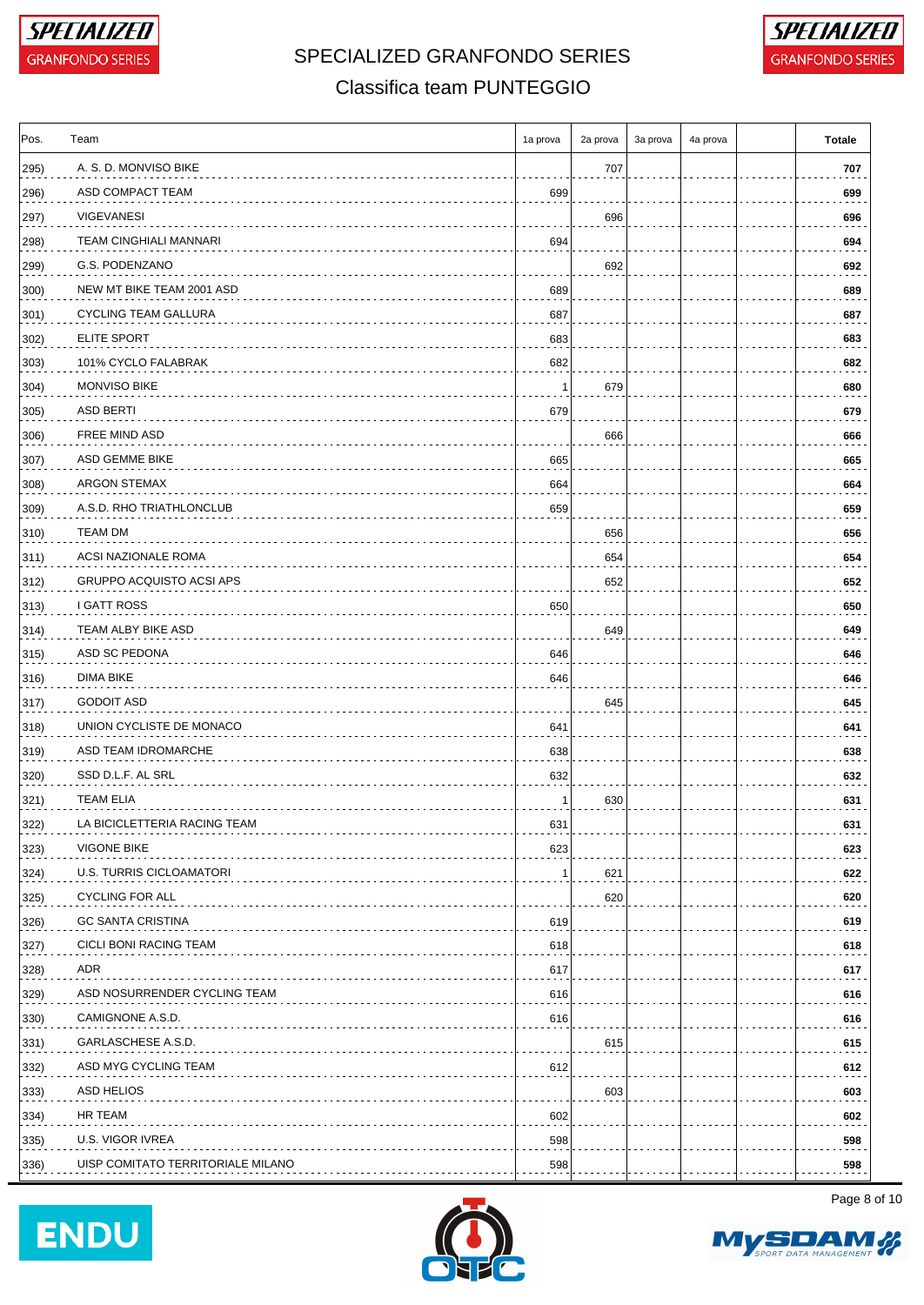



### Classifica team PUNTEGGIO

| Pos. | Team                                          | 1a prova                | 2a prova | 3a prova | 4a prova | Totale       |
|------|-----------------------------------------------|-------------------------|----------|----------|----------|--------------|
| 337) | GRUPPO SPORTIVO TERRALBA ARENZANO             | 596                     |          |          |          | 596          |
| 338) | ASD BICAN CYCLING TEAM                        |                         | 595      |          |          | 595          |
| 339) | <b>METALBO</b>                                | 591                     |          |          |          | 591          |
| 340) | POLISPORTIVA CERVINIA                         |                         | 589      |          |          | 589          |
| 341) | IL TEAM - PINARELLO                           | 588                     |          |          |          | 588          |
| 342) | <b>VELO GRESSAN</b>                           | 583                     |          |          |          | 583          |
| 343) | TEAM MAGGI OFF ROAD                           |                         | 582      |          |          | 582          |
| 344) | 2R BIKE STORE - A.S.D.                        |                         | 581      |          |          | 581          |
| 345) | CICLI GUIZZARDI ASD                           | 581                     |          |          |          | 581          |
| 346) | PLEINAIRMTB ASD                               | 579                     |          |          |          | 579          |
| 347) | <b>GS CICLOAMATORI CASTELLANZA</b>            | 576                     |          |          |          | 576          |
| 348) | OESTARA CYCLING TEAM                          | 575                     |          |          |          | 575          |
| 349) | <b>BUZZI UNICEM BIKE TEAM</b>                 | 574                     |          |          |          | 574          |
| 350) | A.C. POSTALESIO A.S.D.                        | 572                     |          |          |          | 572          |
| 351) | ASD VPB CICLI BERTOLOTTO                      | 561                     |          |          |          | 561          |
| 352) | BICI CLUB 2000                                | 558                     |          |          |          | 558          |
| 353) | ATHLETIC CLUB MERANO                          | 556                     |          |          |          | 556          |
| 354) | <b>ÉQUIPE D'O</b>                             | 547                     |          |          |          | 547          |
| 355) | BICITIME RACING TEAM A.S.D.                   | 532                     |          |          |          | 532          |
| 356) | TEAM BLU DI MARE                              | 532                     |          |          |          | 532          |
| 357) | TRICYCLO ASD                                  | 518                     |          |          |          | 518          |
| 358) | TOP AUTOMAZIONI BIKE TEAM - ASD OPICS SAN VIT | 514                     |          |          |          | 514          |
| 359) | <b>GRUPPO SPORTIVO SESIA</b>                  | 511                     |          |          |          | 511          |
| 360) | ASDILETTANTISTICA CARIGNANO BIKE              | 503                     |          |          |          | 503          |
| 361) | A.S.D. VELO CLUB FIDENZA 1948                 | 4                       |          |          |          | 4            |
| 362) | CICLOAMATORI CORNAREDO                        | 4                       |          |          |          | 4            |
| 363) | VC. FREJUS AS DILETTANTISTICA                 | 3                       |          |          |          | 3            |
| 364) | GC COOP DRUENTO                               | ۷                       |          |          |          | 2            |
| 365) | <b>TURBOLENTO SSD</b>                         | 2                       |          |          |          | $\mathbf{2}$ |
| 366) | UNA TT - ASD                                  | $\overline{\mathbf{c}}$ |          |          |          | $\mathbf{2}$ |
| 367) | A.S.D. POLISPORTIVA BERBENNO                  | 1                       |          |          |          | 1            |
| 368) | A.S.D. VIVISPORT POL. UISP FOSSANO            | 1                       |          |          |          | 1.           |
| 369) | A.S.DILETTANTISTICA SOTTOTRACCIA BI           | 1                       |          |          |          | 1.           |
| 370) | ASD BIKE TEAM A RUOTA LIBERA                  | 1                       |          |          |          | 1            |
| 371) | ASD CERVASCHESE '98                           | -1                      |          |          |          | 1.           |
| 372) | ASD CICLISTICA CALUSIESE                      | 1                       |          |          |          | 1            |
| 373) | ASD CICLISTICA RIVOLI                         |                         |          |          |          | 1.           |
| 374) | ASD CYCLING TEAM GARLASCO                     | 1                       |          |          |          | 1.           |
| 375) | ASD DIMMIDISI CYCLING TEAM                    | 1                       |          |          |          | 1.           |
| 376) | ASD EUROBIKE                                  | -1                      |          |          |          | 1            |
| 377) | ASD FLAM ILLUMINAZIONE CYCLING                | 1                       |          |          |          | 1.           |
| 378) | ASD G.S. SAN MARTINO                          |                         |          |          |          | 1            |





Page 9 of 10